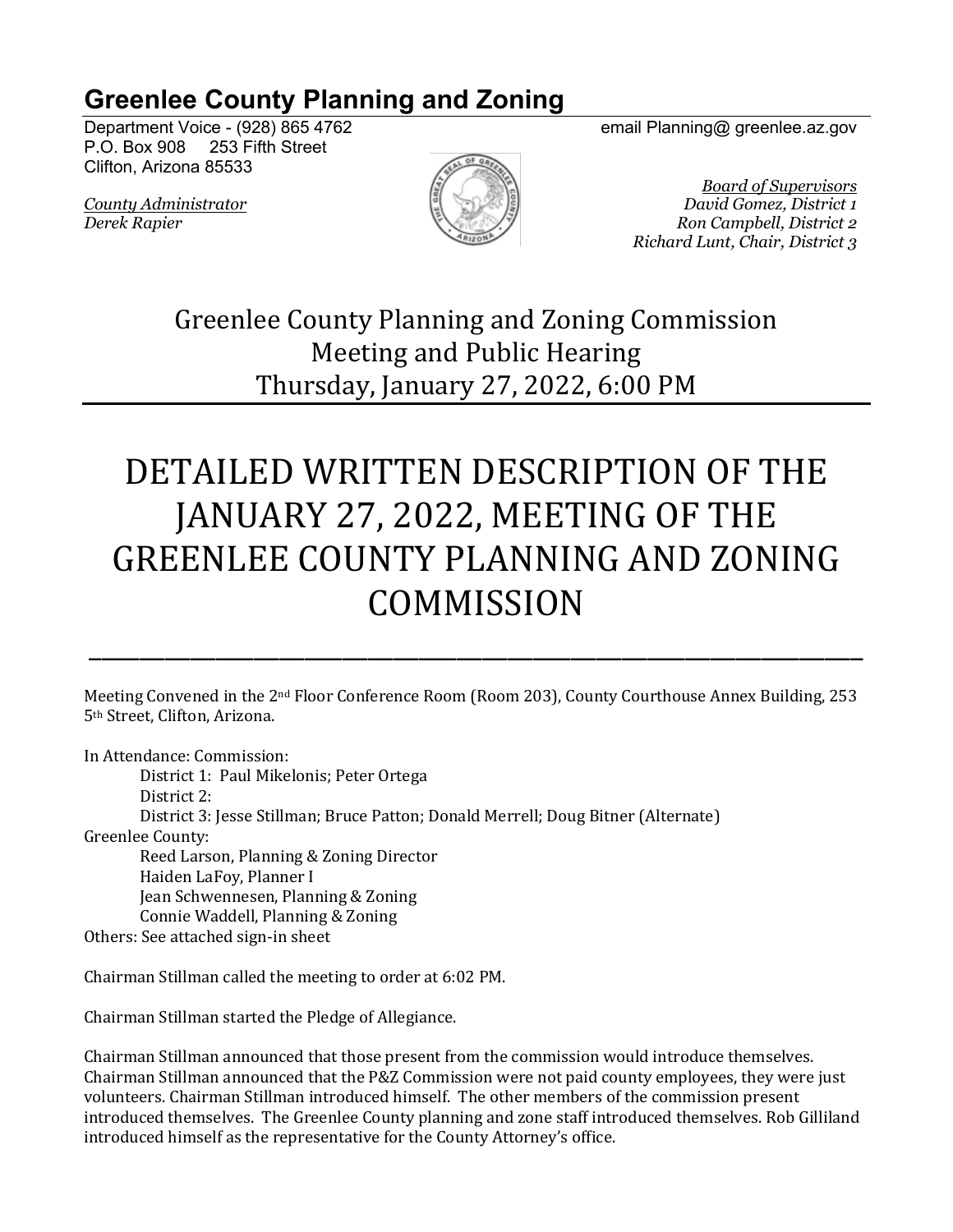Chairman Stillman acknowledged the public in attendance. Chairman Stillman reminded the attendees that those wishing to speak on specific agenda items would have the opportunity to do so as the meeting progressed. Rob Gilliland reiterated that in the call to the public, the commission would not be able to respond to the public. Chairman Stillman opened the call to the public.

One member of the public, who did not identify themselves, asked is the commission would be explaining what different zoning areas meant. Chairman Stillman confirmed that they would. Chairman Stillman asked if the gentleman was there for a specific agenda item and he confirmed he was. Chairman Stillman reiterated that when the agenda item came up, they would go over what the zoning districts were and what they meant.

No other attendees addressed the commission or otherwise responded to the call to the public.

Chairman Stillman continued to Agenda Item D, approval of the minutes from 14 October 2022 and 28 Oct 2022. Commissioner Merrell moved to approve the minutes and Commissioner Bitner seconded. The commission voted unanimously in favor.

Chairman Stillman continued to Items for Public Hearing.

Chairman Stillman announced Agenda item 1 as a request by Dustin and Tasha Harguess to change the zoning district of Parcel Number 300-04-020I from RU-36 (rural, minimum lot area 36 acres) to RU-2 (rural, minimum lot area 2 acres). Stillman opened for comments from the public and the county engineer. Haiden LaFoy directed the commission to the map of the parcel. Reed Larson stated that the planning and zoning office recommended the approval. He explained where the parcel was located.

The public then asked to confirm if the item was approved or denied. Reed Larson reiterated that the planning and zoning office was for it. The public then asked what the rezoning meant. Haiden LaFoy explained what RU-36 and RU-2 zoning was. Haiden LaFoy explained that this person was directed by the bank to rezone because they do not want to finance large parcels of land. Haiden LaFoy explained the process of how planning and zoning makes the determination of what we rezone to. Haiden LaFoy explained that property rights do not change. The public asked if it affects all the properties around it. Haiden explained that it does not.

The public pointed out that there is nothing stopping the landowner from splitting the land up. He went on about how there is not a way to prevent anyone from parceling off their land in 2-acre portions. Chairman Stillman explained that he was correct. Chairman Stillman explained that each individual parcel will have to go through the process of rezoning. Chairman Stillman explained that no other parcels are affected by this rezoning. Rob Gilliland said we could not go beyond the scope of the agenda items. Chairman Stillman reiterated that no other properties would be affected.

Another member of the public asked how this rezone will affect water rights. Rob Gilliland explained that he will have to talk to an attorney about that and we cannot advise on water rights. Rob Gilliland then explained that we were only here to rezone the parcel and not changing parcel numbers, we were only talking about planning and zoning. Haiden LaFoy explained that the Assessor's office is in charge of splitting parcels.

Haiden LaFoy also explained that members of the public can come to the planning and zoning office during business hours and ask more questions if they have them. Reed Larson restated what the rezoning meant. Reed Larson explained that the landowner was not given multiple 2-acre parcels. It is only the parcel in the agenda. The landowner cannot divide the land any further. Reed Larson explained that he could come and parcel off other pieces of land. The public member was upset that we set a precedence of rezoning this twoacre lot and it would open us up to liability. Reed Larson and Chairman Stillman did agree that it is a possibility that in the future people could want to do the same thing and it would be denied. Another member of the public then stated that they were ultimately worried about their water and the wells running dry. Chairman Stillman then explained that they can only vote on the items at hand and